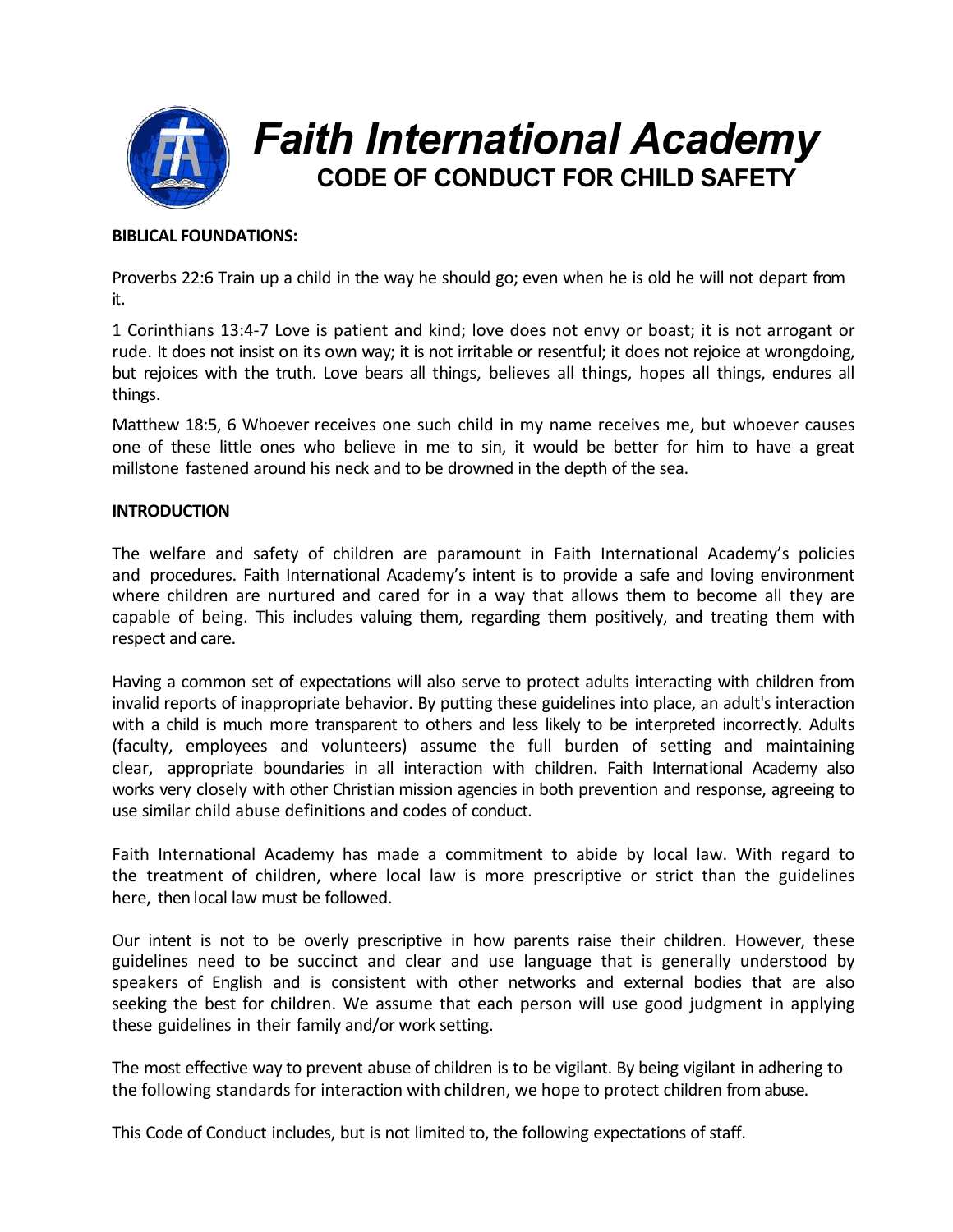### **Within the work situation**

In any situation with children we should use as many of these safeguards as possible with a minimum of at least one. This will reduce risk and demonstrate professionalism and wisdom resulting in healthy interaction with children.

## **Visibility**

All work with children should be planned in a way that minimizes risks as far as possible. This includes being visible to other adults when working with children. This can be accomplished by planning activities in areas where other adults are present and at a time when other activities are occurring. It can also be accomplished by installing windows in all classrooms and other rooms occupied by children or by keeping doors open.

### **Overcoming Isolation**

An adequate number of adults should supervise youth events, especially overnight activities. Isolation can also be overcome by avoiding being alone with one child. For example, take two or more children to the bathroom together, rather than only one; drop off siblings last in a carpool or take your own child along when providing rides, or employ the principles of visibility (explained above) or accountability (explained below).

### **Accountability**

All staff are expected to interact with children in a mature, capable, safe, caring, and responsible manner, with a high level of accountability. All staff are responsible for giving and accepting feedback from others in order to maintain a high level of professionalism and integrity in interactions with children.

When ministry to a child involves one-on-one contact, the following procedures should be followed, as applicable:

• Always be accountable to other adults regarding your interactions with children.

• Parents and/or supervisors are to be notified beforehand of any activities with children, for example, before transporting a child, keeping a child after school, a youth activity, or when tutoring a child.

• Counseling or other necessarily confidential meetings with children should be done in a place where the adult and child are visible to others such as in an office with a window in the door and only when another adult is in close vicinity, aware that the meeting is occurring, and willing to stay in the vicinity until it is completed.

• In an emergency situation, such as needing to transport a child alone or supervise a child alone, find an additional person to be involved if at all possible, or notify whoever is available.

## **Balancing Power and Control**

When working with children balance the age, size, strength, power, and authority between staff and children to help to lower risk. This can be done by such things as sending two same age children to the bathroom together with an adolescent or adult helper, dropping off siblings last in a carpool, or inviting two or more students to your home to work on a project.

## **Supervision**

Supervision also reduces risk. Program administrators should periodically and randomly inspect classrooms, offices, work areas and other areas where children and adults are together.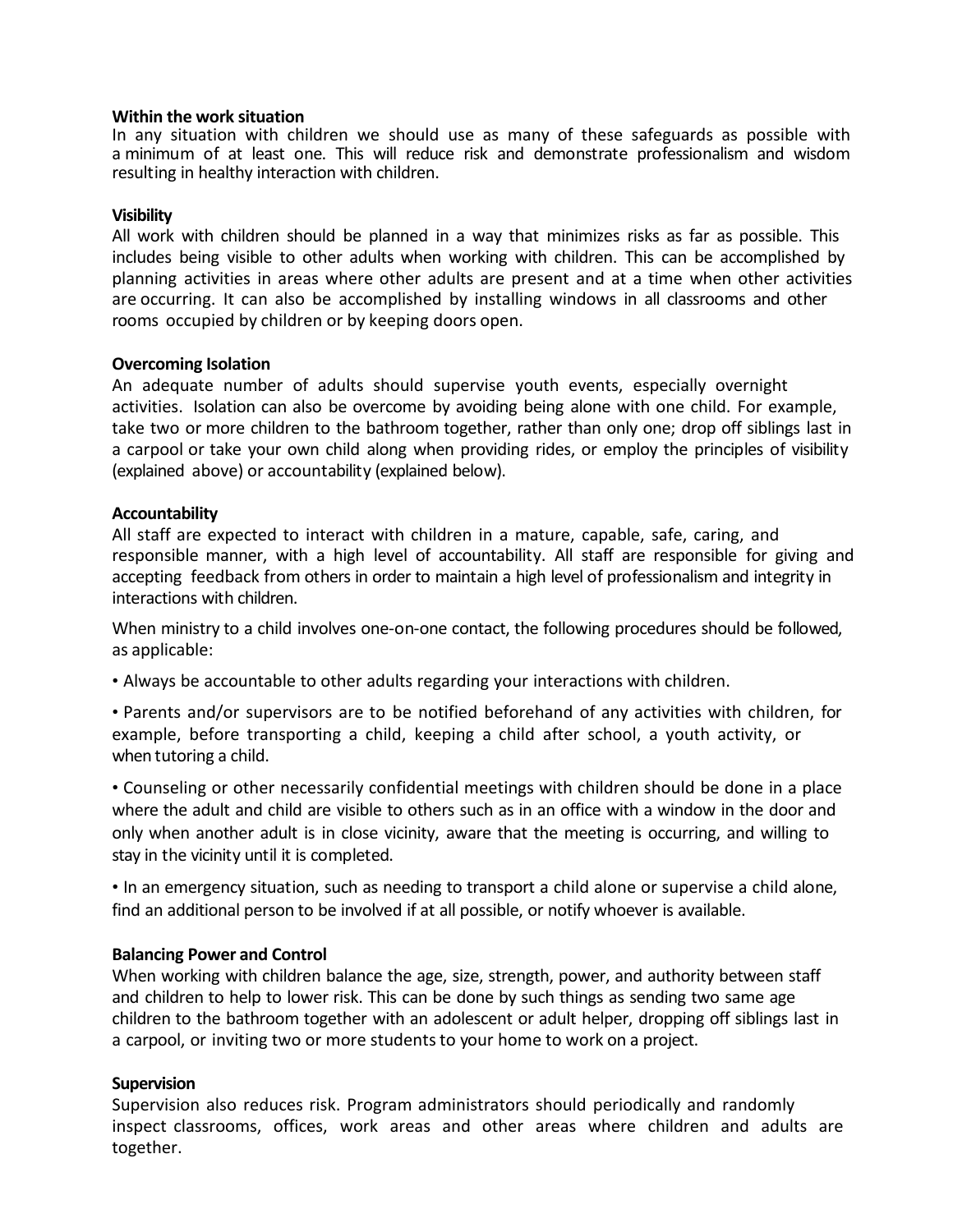## **Differential Treatment**

Adults should avoid favoring or showing differential treatment to particular children to the exclusion of and in the presence of others, or excluding children in a derogatory or embarrassing way in the presence of others.

# **WITHIN THE WORK SITUATION, THE FAMILY OR OTHER SETTINGS WHERE CHILDREN ARE PRESENT:**

# **Discipline**

The following actions may involve abuse and are to be avoided: derogatory name-calling, ridicule, humiliation or shaming, publically singling out a child for negative treatment or exclusion, yelling at (loud speech that harms by bringing emotional degradation) or belittling a child or other forms of hostile or rejecting treatment. Other behaviors to be avoided include: hitting (including slapping) or any behavior that assaults a child. Also to be avoided are: pushing or holding a child against their will outside the goals of protecting them from danger, providing them medical care or keeping them from harming themselves or others or (in the case of holding a child against their will) maintaining order and reasonable discipline in the classroom. Physical discipline by a parent of their own children, such as spanking or paddling, is not considered abuse as long as it is reasonable, not done in anger, and causes no bodily injury to the child.

## **Touch**

Because healthy, caring touch is valuable to children but unhealthy touch is abusive, the following guidelines apply:

• Touch should be in response to the need of the child and not the need of the adult.

• Touch should be open rather than secretive. For example, a hug in the context of a group is very different from a hug behind closed doors.

• Touch should be age-appropriate and generally initiated by the child rather than the adult. It should be with the child's permission and resistance from the child should be respected.

• Touch should always communicate respect for the child. Adults should avoid doing things of a personal nature for children that they are able to do for themselves, including dressing, bathing, etc.

The following signs of affection are generally appropriate: verbal praise, side hugs, or shoulder to shoulder hugs. For smaller children, touching their hands, faces, shoulders and arms, arms around their shoulders (when culturally appropriate), hugs, or holding them when others are present.

The following behaviors are inappropriate or may be perceived as inappropriate and should not be engaged in: touching buttocks, chests, genital areas, or thighs except to keep infants or young children clean or healthy; showing affection in isolated areas or when alone with a child; sleeping with a child not your own or lying on a bed with a child not your own; flirtatious or seductive looks; any form of affection that is unwanted by the child; sexually-suggestive or explicit language, showing sexually-suggestive pictures or videos or playing sexuallysuggestive games with a child; any behavior that could be interpreted as sexual in nature.

Adults should monitor each other in the area of physical contact, helping each other by pointing out anything that could be misinterpreted.